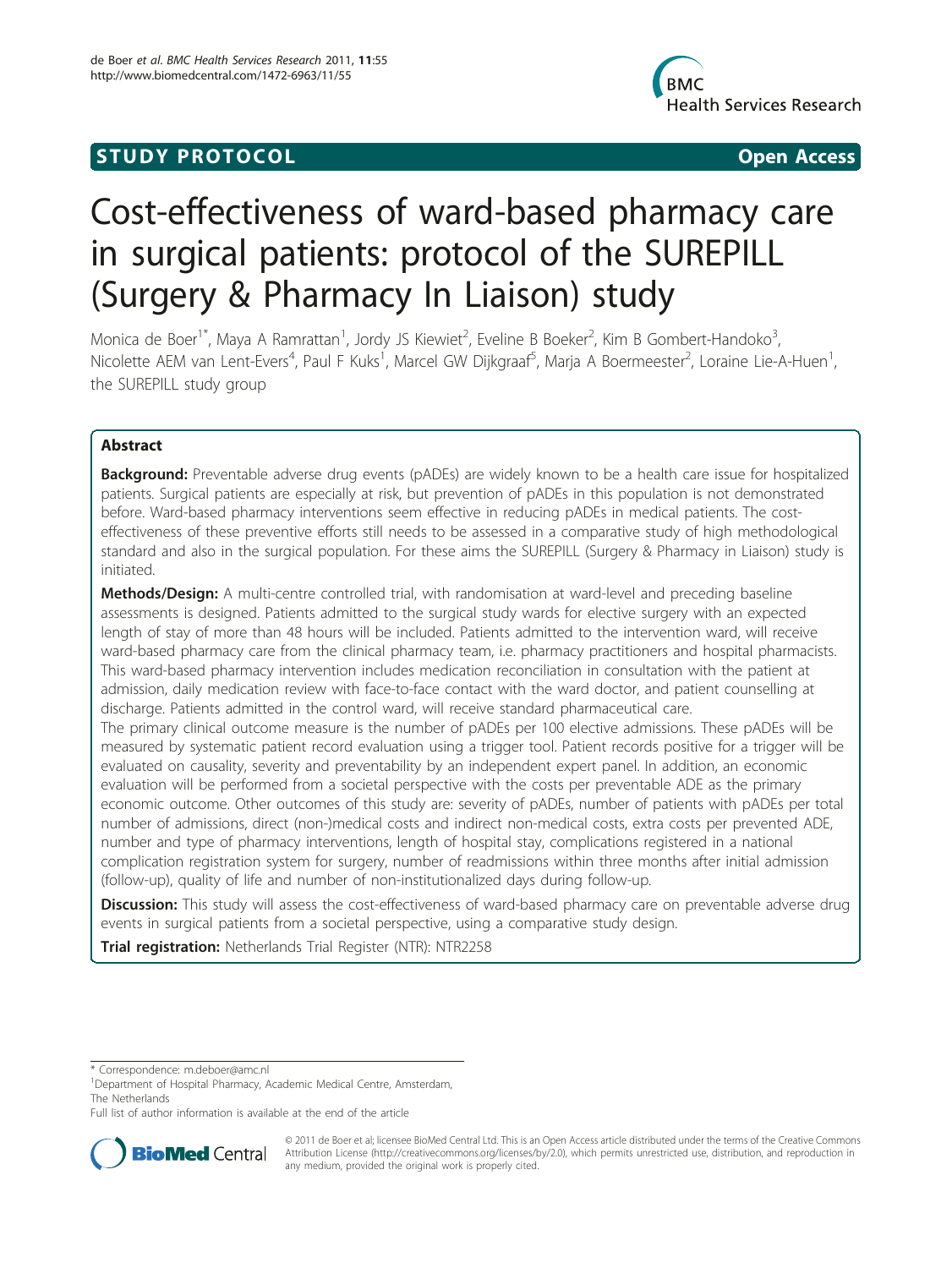# Background

Incidents caused by medications are a widely recognized issue in hospitalised patients. These incidents are known as Adverse Drug Events (ADEs), usually defined as 'any injury due to the use of medication' [[1\]](#page-6-0). These may occur as an unavoidable result of the pharmacological action (side effect or Adverse Drug Reaction) or by the manner in which a drug is applied (medication error or substandard care). A preventable ADE (pADE) is defined as 'any injury caused by a medication error'. These pADEs are associated with substantial mortality and morbidity rates [[2\]](#page-6-0). Besides clinical consequences, preventable ADEs have a considerable impact on health care costs [\[3,4](#page-6-0)].

A recent systematic review shows that 15.1% of all inhospital adverse events (AEs), is medication related (i.e. ADEs) [[5](#page-6-0)]. Current estimates show a large variance in the incidence of preventable ADEs–i.e. from 0.6 - 16 per 100 admissions [[4,6-14](#page-6-0)], due to variability in population and variability in the sensitivity of detection methods. Surgical patients are typically at risk due to the transfer moments of surgical patients, medication changes before and after surgical intervention and a relatively frequent use of medications associated with a high prevalence of AEs, such as analgesics, anticoagulants and antibiotics [[5](#page-6-0),[9\]](#page-6-0). The incidence of pADEs in surgical patients is unclear because of the absence of large studies using a standardized and general applicable detection method to determine pADEs in the surgical population.

In order to reduce the incidence and costs of in-hospital ADEs, several computerized strategies are developed, e.g. computerized order checking, barcode medication administration or computerized physician order entry (CPOE) with clinical decision-support system [\[10](#page-6-0)]. However, even in highly computerized hospitals, high rates of preventable ADEs remain [[12\]](#page-6-0). Among health care professionals within the hospital organization, clinical pharmacists can fulfil a vital role in improving medication safety by face-to-face interaction with physicians and patients [[15](#page-6-0)-[17\]](#page-6-0). Instead of fulfilling the responsibility for the appropriate, safe and cost-effective use of medication from a central pharmacy, without patient contact or direct access to information on the clinical status of the patient and without face-to-face contact with the physician or nurses, nowadays active participation of pharmacists in the ward is common practice in countries such as the UK, USA and Australia [\[15\]](#page-6-0). This active participation of hospital pharmacists in the clinical process–also known as 'ward-based pharmacy care'–can reduce the occurrence of ADEs effectively with 66%-78% in medical and intensive care units [[16,17\]](#page-6-0). Their activities consist of close review of medication at admission, active participation in multidisciplinary rounding teams, and counselling patients at discharge [[15\]](#page-6-0).

Only few studies have investigated the economic impact of the contribution of pharmacists to the clinical process [\[18](#page-6-0)-[20\]](#page-6-0). Bond et al. studied the associations between clinical pharmacy services and total cost of care in approximately 1000 general surgery hospitals in the US. Clinical pharmacy services were associated with a cost saving per hospital per year of 5-8 million USD [[18\]](#page-6-0).

The departments of hospital pharmacy and surgery in the Academic Medical Centre in Amsterdam, The Netherlands, initiated the SUREPILL study: Surgery & Pharmacy in Liaison. The goal of this comparative study is to evaluate whether ward-based clinical pharmacy care can reduce (preventable) adverse drug events costeffectively in elective surgical patients. The economic impact will be assessed from a societal perspective with incremental cost-effectiveness analyses of clinical pharmacy interventions against standard care. According to a recent systematic review there still is a need for comparative studies of high methodological standard measuring the effect of clinical pharmacy interventions in general [[21](#page-6-0)]. Moreover, incidence of pADEs and preventability by a ward-based pharmacy team in surgical patients with more complex use of medication is not yet evaluated.

The main purpose of the SUREPILL study is to answer the following questions: 1) Will active participation of a clinical pharmacy team in surgical wards reduce preventable ADEs? 2) Will a clinical pharmacy team be costeffective in reducing preventable ADEs in surgical wards receiving ward-based pharmacy compared to control wards receiving standard pharmaceutical care?

# Methods/Design

# **Design**

To answer the research questions, a multi-centre controlled trial, with randomisation at ward-level is designed. Participating centres are the Academic Medical Centre (AMC), the Onze Lieve Vrouwe Gasthuis (OLVG) in Amsterdam and the Diakonessenhuis in Utrecht. In each centre at least two surgical wards will participate. These study wards contain mainly gastrointestinal and vascular surgical patients.

The study design is depicted schematically in figure [1](#page-2-0). First, baseline assessments in each hospital in the participating surgical wards will be performed. Then, in each centre, one ward will be randomly assigned (one-time randomisation) as intervention ward, receiving wardbased pharmacy care, whereas the other ward(s) will serve as control ward, receiving standard pharmaceutical care from the central hospital pharmacy (i.e. current daily practice).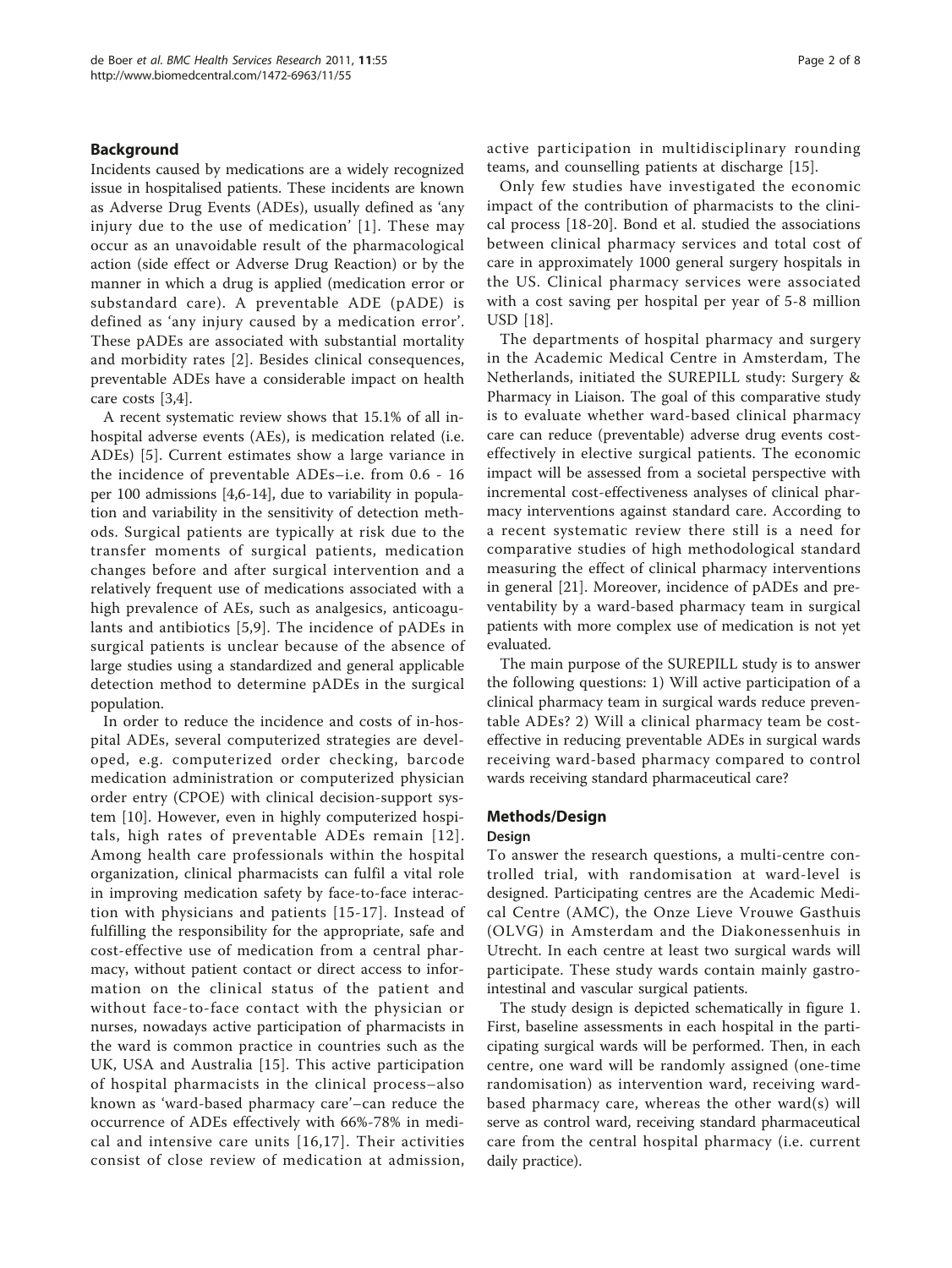<span id="page-2-0"></span>

# Study population

Consecutive patients admitted to the surgical study wards for elective surgery with an expected length of stay of more than 48 hours will be included. Patients transferred from another hospital or from another ward within the hospital are excluded. Cross-over between the study wards will exclude the patient. Patients already

included in the study will not be included for a second time in a following admission.

After evaluation by the Medical Ethics Committee (MEC) at the coordinating center (AMC Amsterdam) it has been decided that this study is exempt from ethical approval, because this study does not meet the criteria for Medical Scientific Research with humans under the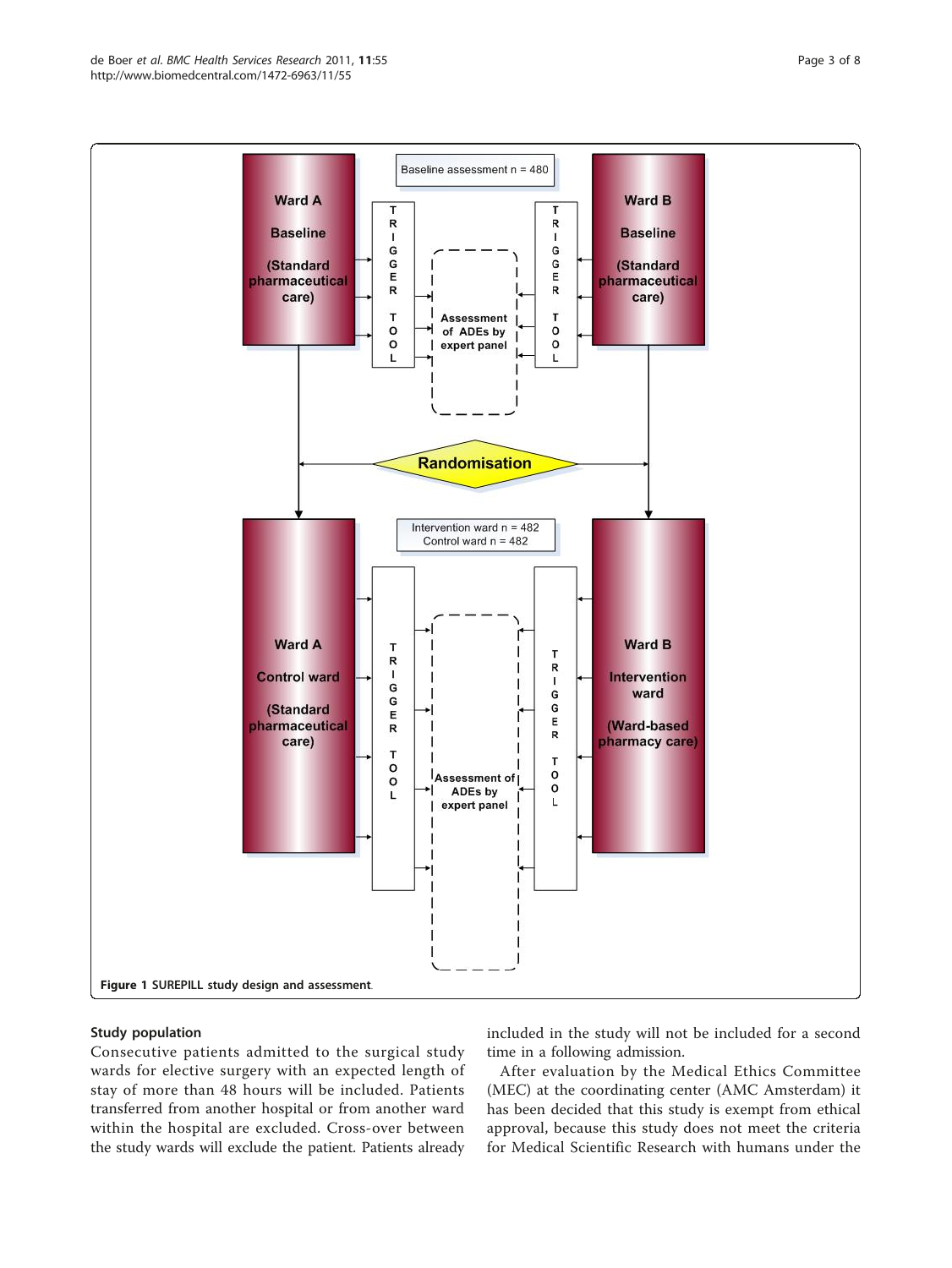Dutch Law (Dutch acronym: WMO). Informed consent was therefore not required. Furthermore, this protocol has been peer reviewed before study approval by the Dutch National Grant Committee of Health Care Efficiency Research (ZonMw grant 170882706).

# Intervention

### Standard care

In all wards during baseline assessment and in control wards during the intervention phase, patients will receive standard pharmaceutical care from a pharmacy team in the traditional role of taking the responsibility for the appropriate, safe and cost-effective use of medication from a central pharmacy. This does not include patient contact or direct access to patients' medical records, nor does it include face-to-face contact with the ward doctors or nurses. The activities regarding individual patient pharmaceutical care consists of provision of community pharmacy data to the ward at admission, daily screening of alerts generated by the CPOE-system by the pharmacists during hospitalisation and provision of a discharge medication list for the community pharmacy.

# Ward-based pharmacy care

A clinical pharmacy team will perform the ward-based pharmacy interventions. This team consists of pharmacy practitioners (pharmacy technicians, who completed additional training for ward-based pharmacy interventions) and hospital pharmacists.

Patients admitted at an intervention ward will receive bedside care from the ward-based pharmacy team. These interventions are tailored to cover critical steps in the medication process during the surgical pathway. On admission the pharmacy practitioner will perform medication reconciliation in consultation with the patient. This includes verification of the current use of community pharmacy medication. During hospitalisation the hospital pharmacist will review the medication charts daily and will optimise drug therapy when needed. The pharmacist combines information from CPOE-alerts, laboratory results and medical record information, in liaison with the ward doctor (face-to-face communication). At discharge the pharmacy practitioner will review the medication prescriptions by comparing them with the medication at admission. Unintended discrepancies will be discussed with the ward doctor. In addition, the pharmacy practitioner will perform patient counselling and send a complete list of discharge medication to the community pharmacy and general practitioner.

### Study outcomes and data collection

The primary outcome parameter is the number of preventable ADEs per 100 admissions. Secondary outcome parameters are severity of preventable ADEs, number of

patients with preventable ADEs per total number of admissions, direct (non-)medical costs and indirect nonmedical costs, extra costs per prevented ADE, number and type of pharmacy interventions, length of hospital stay, complications registered in a national complication registration system for surgery, number of readmissions within three months after the initial admission (followup), quality of life during follow-up and number of noninstitutionalized days during follow-up.

To assess the incidence and severity of preventable ADEs, we will systematically evaluate patient records and the hospital information system by use of a developed and validated Trigger Tool. This tool is based on previously literature on trigger tools, such as the trigger tool for measuring harm in ICU patients [[22\]](#page-6-0), the trigger tool for detection of AEs in surgical patients [[23](#page-7-0)] and the widely used Global Trigger Tool of the Institute for Healthcare Improvement [[24,25\]](#page-7-0). This list of items, or triggers, are clues to identify potential pADEs. Previous studies have shown that a trigger tool can efficiently and consistently be applied to detect and identify preventable ADEs [[26](#page-7-0),[27](#page-7-0)]. If patient records are positive for potential pADE triggers, an independent expert panel, consisting of senior hospital pharmacists and consultant surgeons, will assess the presence or absence of the potential pADE individually, blinded for the hospital and ward the patient was admitted to. They will determine the presence or absence by use of a causality assessment tool for surgical patients based on tools such as the Naranjo probability score and the WHO-UMC [[28,29\]](#page-7-0).

Besides causality assessment, the expert panel will also determine the severity of the ADE by use of a classification system called Common Terminology Criteria for Adverse Events (CTCAE) developed by the U.S. National Cancer institute [[30](#page-7-0)]. This list is preferred, because a grading scale is provided for each AE term, in contrast to the National Coordinating Council for Medication Error Reporting and Prevention index (NCC MERP) [[31](#page-7-0)]. Furthermore, the expert panel will assess the additional impact of each pADE to a patient's life, given his disease status. Discrepancies between the individual assessments will be discussed at consensus meetings of the experts.

For the economic evaluation, we will collect direct medical costs of all included admissions, such as diagnostic examinations, therapeutic interventions as well as the costs of monitoring by hospital pharmacists during hospitalization. Most data will be extracted from the hospital information system. Specifically, registration of tasks performed by the clinical pharmacy team will be done, not just as input values for the cost estimates, but also to support implementation decisions in anticipation of the program's cost-effectiveness. Moreover, we will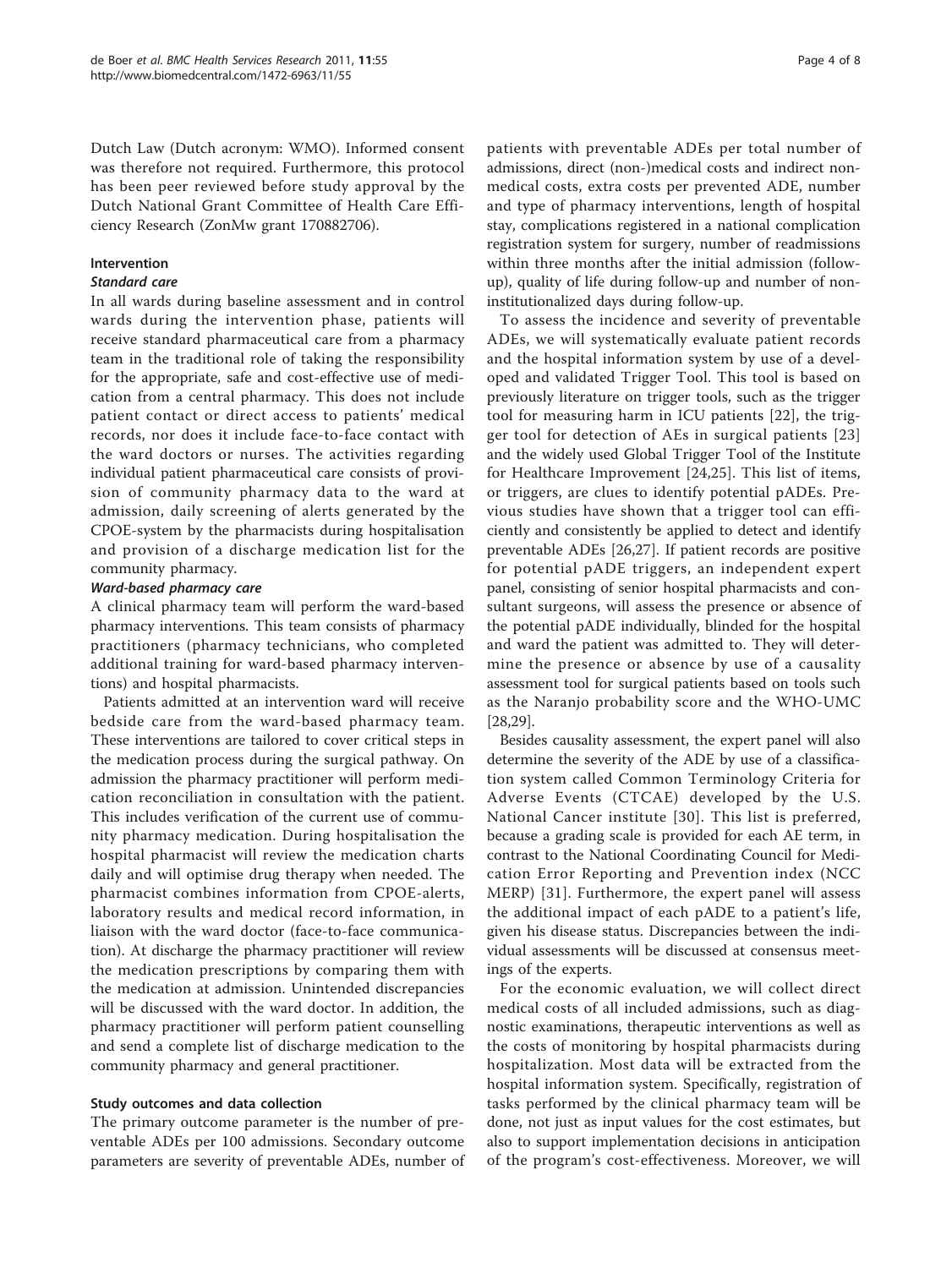gather information on direct (non-)medical costs, such as costs of out-patients care, out-of-hospital care and, if opportune, readmissions, as well as on indirect nonmedical costs, such as productivity losses, by sending a patient questionnaire at three months following hospital admission. This questionnaire consists of an adapted version of the Health and Labour questionnaire developed by the Institute for Medical Technology Assessment in the Netherlands [\[32\]](#page-7-0).

Besides cost-related questions, the validated EQ-5D questionnaire is used at three months after the initial admission to measure the quality of life of the patient [[33](#page-7-0)]. The EQ-5D instrument contains five dimensions (mobility, self care, usual activities, pain/discomfort and anxiety/depression) for which patients have to indicate whether they experienced no, some or severe/extreme problems. In addition, patients have to assess their health status on a Visual Analogue Scale (VAS), ranging from zero for the worst imaginable health state to 100 for the best imaginable health state [[33\]](#page-7-0).

During the intervention period, we will document all interventions in the intervention wards performed by the clinical pharmacy team. In this study an intervention is defined as every change made in the patient's farmacotherapeutic management due to advice of one of the pharmacy team members. These interventions will be documented using a classification that is based on previous described types of interventions in literature [\[34](#page-7-0)]. The categories of this classification are listed in table 1.

### Sample size and data analysis

The power calculation is based on the parallel comparison of the number of pADEs per 100 admissions between patients admitted at the intervention ward (with ward-based pharmacy care) and those admitted at the control ward (with standard care). We expect a mean base rate of five preventable ADEs per 100

#### Table 1 Types of interventions

| Intervention                                  | Including                                                     |
|-----------------------------------------------|---------------------------------------------------------------|
| Provision of drug information                 | physicians and nurses                                         |
| Change route of administration                | e.g., intravenous to oral                                     |
| Drug dosage adjustment                        | sub- or supratherapeutic                                      |
| Drug frequency adjustment                     | sub- or supratherapeutic                                      |
| Recommendendation of<br>monitoring            | drug interaction, toxicology, allergy,<br>adverse drug events |
| Suggest initiation of drug<br>therapy         | untreated indication                                          |
| Recommendation of<br>alternative drug therapy | formulary changes, drug interaction                           |
| Suggest discontinuing drug<br>therapy         | toxicology, allergy, adverse drug event,<br>drug duplication  |
| Others                                        | not listed above                                              |

admissions in the control group. This rate is conservatively estimated, based on the incidence of pADEs per 100 admissions in prospective observational studies in hospitalised patients (pooled mean 2.1%, range: 0.6%- 16.2% [[4,6-14](#page-6-0)]) and observed rates in control groups of intervention studies on the effect of clinical pharmacy on pADEs (pooled mean 11.6%, range: 11.4%-12% [[16,17](#page-6-0)[,26](#page-7-0),[35\]](#page-7-0)). The difference in incidence rate between the observational and intervention studies can be predominantly explained by a higher sensitivity of ADE detection methods employed in the intervention studies.

In this study population, we hypothesize a relative reduction in pADEs of 60%. This hypothesis is based on the findings of two controlled studies assessing wardbased pharmacy in non-surgical wards, showing a reduction of 66% and a reduction of 78% [\[16,17](#page-6-0)].

With all admissions equally distributed over intervention and control wards, a sample of 964 admissions achieves 80% power at a 0.05 one-sided significance level to detect a reduction in the number of pADEs per 100 admissions from 5 to 2 or below (rate ratio <0.4), resulting from ward-based pharmacy care compared to standard care. To control for ward-specific ADEs at baseline, 480 patients equally distributed over the participating surgical wards, will be included at start. Hence, the total number of patients amounts to 1444 (480 + 964). This number of patients will be distributed over the participating centres according to their proportion of number of admitted patients in the wards.

With the total number of 1444 patients a Poisson regression of the number of pADEs with the type of treatment (intervention or control) as the main covariate of interest can be performed to detect a rate ratio below 0.4 with 80% power at a significance level of 0.05. This is performed while adjusting for other covariates like, for instance, hospital site, ward type, observation period, ADE levels at baseline, and patient age, even if these other covariates explain as much as 50% of the variance in pADE counts by type of treatment.

Because the number of pADEs per 100 admissions in the control condition is probably conservatively estimated, a recalculation of the needed sample size will be performed when the baseline pADE counts become available.

### Economic evaluation

The economic evaluation of ward-based pharmacy care compared with standard care will be performed as a costeffectiveness analysis from a societal perspective with the costs per preventable ADE as the primary outcome measure. Although fewer ADEs may result in reduced utilization of hospital resources, the savings may well be offset by increased pharmacy staff time. The time horizon of the evaluation will be three months following the initial admission to the surgery ward. This follow-up period will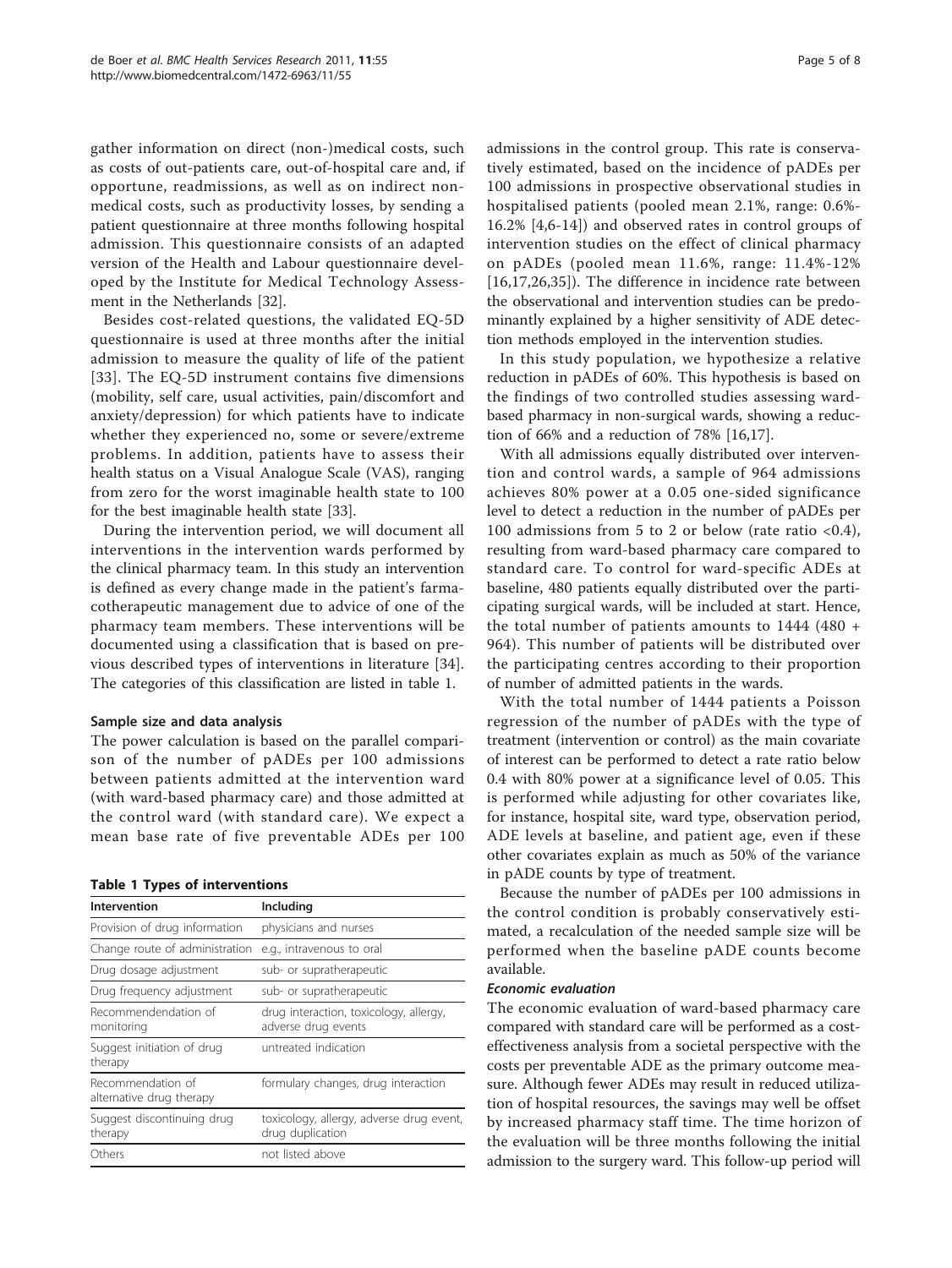most probably include the full hospital admission as well as some time post-discharge. With this short time-span, costs and effects will not be discounted. Incremental cost-effectiveness ratios will be calculated, reflecting the difference in costs between ward-based pharmacy care and standard care relative to the difference in number of preventable ADEs.

Sensitivity analyses will be performed to account for sampling variability, plausible ranges of ward costs of various health care components, the substitution of pharmacists by pharmacy technicians and the weighing of preventable ADEs by level of severity based on expert opinion and using the CTCAE classification system. Furthermore, scenario analyses will be performed to account for differential allocations of ward-based pharmacy care during admissions. By monitoring the occurrence of preventable ADEs during admissions, ADE risk profiles over time (e.g. probabilities of events at day 1, day 2, etc.) can be constructed and used to develop scenarios for discontinuous or intermittent ward-based pharmacy care during admissions. Such scenarios may save costs which can be weighed against the risk of missing preventable ADEs.

Unit costs resources used will be derived from the most actual Dutch costing guideline for health care research [[36\]](#page-7-0). The friction costs method will be applied to derive the costs of productivity loss due to sick leave from work [[37](#page-7-0)]. After price-indexing all costs will be expressed in Euros for the base year 2010.

# **Discussion**

Measuring cost-effectiveness of clinical pharmacy is complex. Criteria for such research are not standardized. Recently, several recommendations have been stated in a systematic review [[21](#page-6-0)], such as comparative design including a control group, providing details of clinical pharmacy interventions, considering health benefits, considering the effect of program factors (e.g. type of ward and hospital, and level of expertise of clinical pharmacist), considering applicability in other settings, taking a societal perspective when evaluating clinical pharmacy interventions, and including sensitivity and incremental cost-effectiveness analyses. The present study design meets these criteria.

For this study we choose a parallel design with preceding baseline assessment and with randomisation at ward level to assess the incidence of pADEs at baseline in the participating study wards and to determine the impact of the ward-based pharmacy care as well as to take into account the impact of differences between the observed study wards. Furthermore, a large number of factors are suggested to increase the risk of ADEs in hospitalised patients, such as drug characteristics (e.g. route of administration), patient-specific factors (e.g. number of medications taken) [[9](#page-6-0)] and organisational factors (e.g. communication) [[38\]](#page-7-0). These drug characteristics, patient-specific and organisational factors influence the incidence and severity of ADEs, but it is unknown to what extent. Therefore, the ideal situation to test the impact of a pharmacy team on clinical and economic outcomes would consist of an equal distribution of all these factors in experimental and control group. Straightforward comparison of two wards, with one ward only experimental and the other ward only control patients, implies the risk of unbalanced confounders because of the differences between the wards, patients and its staffing. By adding a baseline assessment it is possible to adjust for a priori differences between wards. In this manner a clear insight of the sole impact of the ward-based pharmacy care on pADEs is obtained.

We choose not to randomise at patient level within a ward because this would imply that one medical team provides care to both experimental and control patients concurrently. The drawback of this design is that the medical staff confronted with the pharmacy team has an increased awareness level of medication safety while they are treating control patients at the same time. This effect is know as the 'Hawthorne effect'–affecting the standard care in control patients [[39\]](#page-7-0). In other words, experimental and control patients in one ward together implies a substantial risk of contamination of arms and thus blurring of effects on outcomes. Therefore, we choose a randomised design on ward level. Thus, in each participating centre, one ward is assigned as experimental (intervention) ward, whereas the other(s) will serve as control ward.

To reduce the risk of confounding, a spaced randomised design including 'cross over' would be desirable. Hereby each ward will serve as control and experimental ward separated with a wash-out period. However, this design was considered of limited value, because washout of learning experiences in the intervention arm at a ward during latter sequence might not be successful and the control period might thus become biased. Furthermore, this design is time consuming and may not be needed if extensive baseline assessments are done. Moreover, because of the long wash-out period needed, uncontrolled and unknown changes in factors associated with the risk of ADEs may have occurred.

The participation of three different types of hospitals, an university teaching hospital, a large teaching hospital and a community hospital, strenghtens the general applicability and effectiveness of ward-based pharmacy to various clinical settings.

This study also has its limitations. First, data collection for ADEs using the trigger tool method for surgical patients is retrospective. Information bias can play a role in the detection of preventable ADEs. Therefore,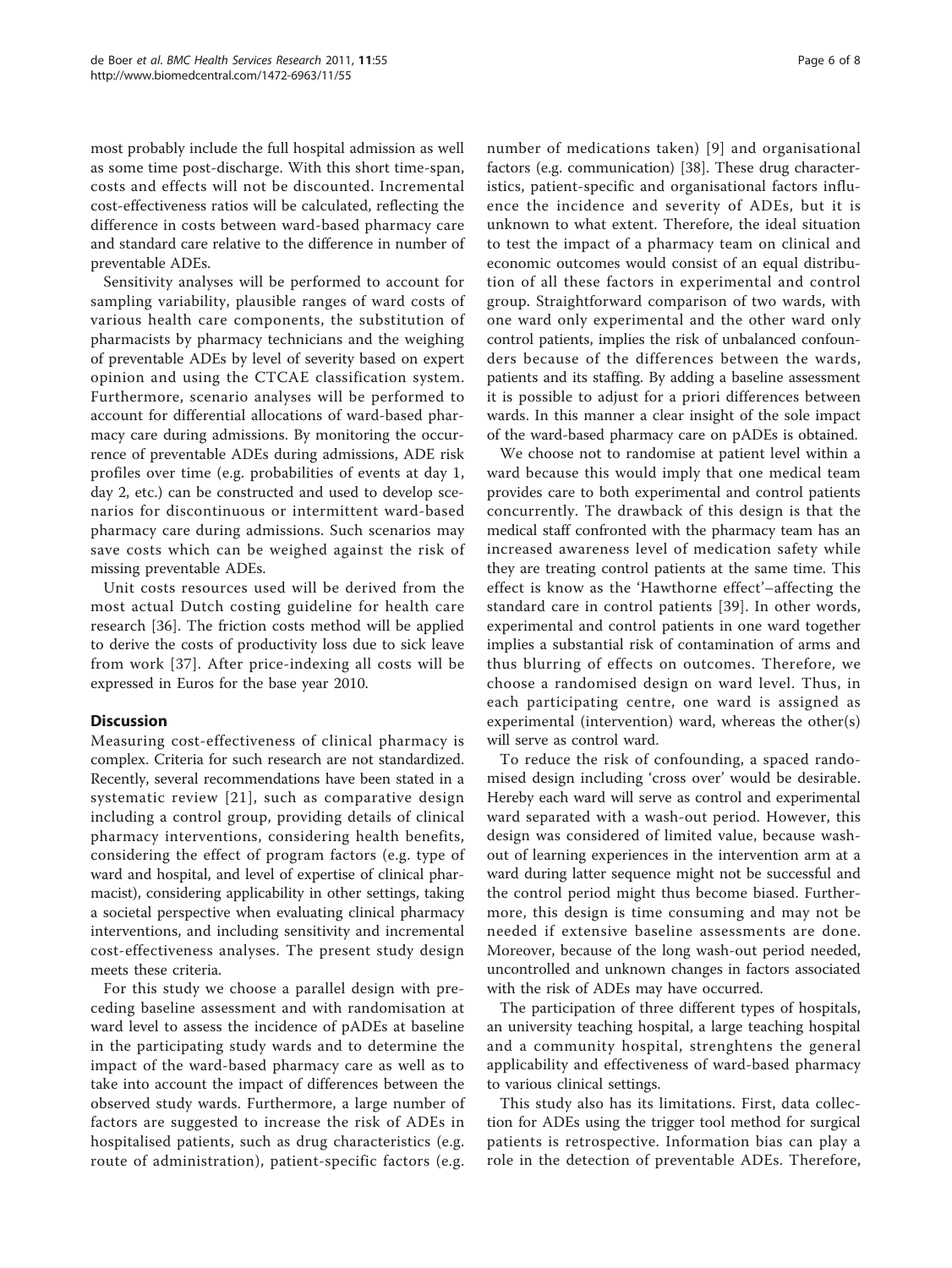<span id="page-6-0"></span>even though the trigger tool method is a standardised detection method, it may well underestimate the number of preventable ADEs. Secondly, to perform a costeffectiveness analysis from a societal perspective, patients need to complete questionnaires to include data on health status and out-of-hospital use of resources. Without the need of an informed consent procedure as is the case in this study, the level of patient participation becomes less predictable. Finally, the ward-based pharmacy intervention has been standardized for the study, but work floor implementation may differ somewhat between different clinical pharmacy teams. Besides, the work of the clinical pharmacy team is partly performed by pharmacy technicians. Nevertheless, in many - certainly European - countries this may be easier to implement.

Although two studies have shown that decentralized clinical pharmacy care in the ward can reduce preventable adverse drug events [16,17], this study will provide new information to measure cost-effectiveness of clinical pharmacy care as well as a standardized strategy to intervene by a clinical pharmacy team. Searching for ways to improve patient safety in general and medication safety in particular remains focus of attention worldwide.

#### Acknowledgements

We would like to thank the hospital pharmacy departments and the surgical departments of the Academic Medical Centre Amsterdam, the Onze Lieve Vrouwe Gasthuis Amsterdam and the Diakonessenhuis Utrecht for their participation in this study.

We would also like to acknowledge ZonMw, The Netherlands Organization for Health Research and Development, for their funding to make this study possible (projectnumber 170882706).

#### **Collaborators**

Eric J.F. Franssen, PhD, Department of Hospital Pharmacy and Anco C. Vahl, PhD, Department of Surgery, Onze Lieve Vrouwe Gasthuis, Amsterdam, The Netherlands. Gerard W.K. Hugenholtz, PhD, Department of Hospital Pharmacy and Suresh K. Nagesser, PhD, Department of Surgery, Diakonessenhuis, Utrecht, The Netherlands. Rob J. Oostenbroek, PhD, Department of Surgery, Albert Schweizer Ziekenhuis, Dordrecht, The Netherlands. Mieke W.M.C. Mulder, PhD, Department of Pharmacology and Pharmacotherapy; Paul J. Breslau, PhD, Department of Surgery; Minke E.J. Jansen, PharmD, Department of Hospital Pharmacy, Academic Medical Centre, Amsterdam, The Netherlands.

#### Author details

<sup>1</sup>Department of Hospital Pharmacy, Academic Medical Centre, Amsterdam, The Netherlands. <sup>2</sup>Department of Surgery, Academic Medical Centre, Amsterdam, The Netherlands. <sup>3</sup>Department of Hospital Pharmacy, Onze Lieve Vrouwe Gasthuis, Amsterdam, The Netherlands. <sup>4</sup>Department of Hospital Pharmacy, Diakonessenhuis, Utrecht, The Netherlands. <sup>5</sup>Clinical Research Unit, Academic Medical Centre, Amsterdam, The Netherlands.

#### Authors' contributions

MR, MD, MB and LL were involved in the development of the study proposal. KG and NvL are leading investigators at one of the participating hospitals. MdB, JK, MR, PK and MB are involved in developing the study methods. MdB, JK and EB are responsible for the data collection and analysis in all participating hospitals, MD specifically for the economic evaluation and data analysis. LL and MB are the study's principal investigators. MdB drafted the manuscript, all others contributed in reviewing the manuscript. All authors read and approved the final manuscript.

#### Competing interests

The authors declare that they have no competing interests.

Received: 13 December 2010 Accepted: 7 March 2011 Published: 7 March 2011

#### References

- 1. Morimoto T, Gandhi TK, Seger AC, Hsieh TC, Bates DW: [Adverse drug](http://www.ncbi.nlm.nih.gov/pubmed/15289635?dopt=Abstract) [events and medication errors: detection and classification methods.](http://www.ncbi.nlm.nih.gov/pubmed/15289635?dopt=Abstract) Qual Saf Health Care 2004, 13:306-314.
- 2. Page RL, Ruscin JM: [The risk of adverse drug events and hospital-related](http://www.ncbi.nlm.nih.gov/pubmed/17296535?dopt=Abstract) [morbidity and mortality among older adults with potentially](http://www.ncbi.nlm.nih.gov/pubmed/17296535?dopt=Abstract) [inappropriate medication use.](http://www.ncbi.nlm.nih.gov/pubmed/17296535?dopt=Abstract) Am J Geriatr Pharmacother 2006, 4:297-305.
- 3. Rodriguez-Monguio R, Otero MJ, Rovira J: [Assessing the economic impact](http://www.ncbi.nlm.nih.gov/pubmed/12807365?dopt=Abstract) [of adverse drug effects.](http://www.ncbi.nlm.nih.gov/pubmed/12807365?dopt=Abstract) Pharmacoeconomics 2003, 21:623-650.
- 4. Bates DW, Spell N, Cullen DJ, Burdick E, Laird N, Petersen LA, et al: [The](http://www.ncbi.nlm.nih.gov/pubmed/9002493?dopt=Abstract) [costs of adverse drug events in hospitalized patients. Adverse Drug](http://www.ncbi.nlm.nih.gov/pubmed/9002493?dopt=Abstract) [Events Prevention Study Group.](http://www.ncbi.nlm.nih.gov/pubmed/9002493?dopt=Abstract) JAMA 1997, 277:307-311.
- 5. de Vries EN, Ramrattan MA, Smorenburg SM, Gouma DJ, Boermeester MA: [The incidence and nature of in-hospital adverse events: a systematic](http://www.ncbi.nlm.nih.gov/pubmed/18519629?dopt=Abstract) [review.](http://www.ncbi.nlm.nih.gov/pubmed/18519629?dopt=Abstract) Qual Saf Health Care 2008, 17:216-223.
- 6. Bates DW, Leape LL, Petrycki S: [Incidence and preventability of adverse](http://www.ncbi.nlm.nih.gov/pubmed/8320571?dopt=Abstract) [drug events in hospitalized adults.](http://www.ncbi.nlm.nih.gov/pubmed/8320571?dopt=Abstract) J Gen Intern Med 1993, 8:289-294.
- 7. Bates DW, Cullen DJ, Laird N, Petersen LA, Small SD, Servi D, et al: [Incidence of adverse drug events and potential adverse drug events.](http://www.ncbi.nlm.nih.gov/pubmed/7791255?dopt=Abstract) [Implications for prevention. ADE Prevention Study Group.](http://www.ncbi.nlm.nih.gov/pubmed/7791255?dopt=Abstract) JAMA 1995, 274:29-34.
- 8. Bates DW, Boyle DL, Vander Vliet MB, Schneider J, Leape L: [Relationship](http://www.ncbi.nlm.nih.gov/pubmed/7790981?dopt=Abstract) [between medication errors and adverse drug events.](http://www.ncbi.nlm.nih.gov/pubmed/7790981?dopt=Abstract) J Gen Intern Med 1995, 10:199-205.
- 9. Bates DW, Miller EB, Cullen DJ, Burdick L, Williams L, Laird N, et al: [Patient](http://www.ncbi.nlm.nih.gov/pubmed/10573045?dopt=Abstract) [risk factors for adverse drug events in hospitalized patients. ADE](http://www.ncbi.nlm.nih.gov/pubmed/10573045?dopt=Abstract) [Prevention Study Group.](http://www.ncbi.nlm.nih.gov/pubmed/10573045?dopt=Abstract) Arch Intern Med 1999, 159:2553-2560.
- 10. Classen DC, Pestotnik SL, Evans RS, Burke JP: [Computerized surveillance of](http://www.ncbi.nlm.nih.gov/pubmed/1942452?dopt=Abstract) [adverse drug events in hospital patients.](http://www.ncbi.nlm.nih.gov/pubmed/1942452?dopt=Abstract) JAMA 1991, 266:2847-2851.
- 11. Gholami K, Shalviri G: [Factors associated with preventability,](http://www.ncbi.nlm.nih.gov/pubmed/10084421?dopt=Abstract) [predictability, and severity of adverse drug reactions.](http://www.ncbi.nlm.nih.gov/pubmed/10084421?dopt=Abstract) Ann Pharmacother 1999, 33:236-240.
- 12. Nebeker JR, Hoffman JM, Weir CR, Bennett CL, Hurdle JF: [High rates of](http://www.ncbi.nlm.nih.gov/pubmed/15911723?dopt=Abstract) [adverse drug events in a highly computerized hospital.](http://www.ncbi.nlm.nih.gov/pubmed/15911723?dopt=Abstract) Arch Intern Med 2005, 165:1111-1116.
- 13. Rothschild JM, Landrigan CP, Cronin JW, Kaushal R, Lockley SW, Burdick E, et al: [The Critical Care Safety Study: The incidence and nature of adverse](http://www.ncbi.nlm.nih.gov/pubmed/16096443?dopt=Abstract) [events and serious medical errors in intensive care.](http://www.ncbi.nlm.nih.gov/pubmed/16096443?dopt=Abstract) Crit Care Med 2005, 33:1694-1700.
- 14. Senst BL, Achusim LE, Genest RP, Cosentino LA, Ford CC, Little JA, et al: Practical [approach to determining costs and frequency of adverse drug](http://www.ncbi.nlm.nih.gov/pubmed/11449856?dopt=Abstract) [events in a health care network.](http://www.ncbi.nlm.nih.gov/pubmed/11449856?dopt=Abstract) Am J Health Syst Pharm 2001, 58:1126-1132.
- 15. Kaboli PJ, Hoth AB, McClimon BJ, Schnipper JL: [Clinical pharmacists and](http://www.ncbi.nlm.nih.gov/pubmed/16682568?dopt=Abstract) [inpatient medical care: a systematic review.](http://www.ncbi.nlm.nih.gov/pubmed/16682568?dopt=Abstract) Arch Intern Med 2006, 166:955-964.
- 16. Kucukarslan SN, Peters M, Mlynarek M, Nafziger DA: [Pharmacists on](http://www.ncbi.nlm.nih.gov/pubmed/14504113?dopt=Abstract) [rounding teams reduce preventable adverse drug events in hospital](http://www.ncbi.nlm.nih.gov/pubmed/14504113?dopt=Abstract) [general medicine units.](http://www.ncbi.nlm.nih.gov/pubmed/14504113?dopt=Abstract) Arch Intern Med 2003, 163:2014-2018.
- 17. Leape LL, Cullen DJ, Clapp MD, Burdick E, Demonaco HJ, Erickson JI, et al: [Pharmacist participation on physician rounds and adverse drug events](http://www.ncbi.nlm.nih.gov/pubmed/10422996?dopt=Abstract) [in the intensive care unit.](http://www.ncbi.nlm.nih.gov/pubmed/10422996?dopt=Abstract) JAMA 1999, 282:267-270.
- 18. Bond CA, Raehl CL, Franke T: [Clinical pharmacy services, pharmacy](http://www.ncbi.nlm.nih.gov/pubmed/10853615?dopt=Abstract) [staffing, and the total cost of care in United States hospitals.](http://www.ncbi.nlm.nih.gov/pubmed/10853615?dopt=Abstract) Pharmacotherapy 2000, 20:609-621.
- 19. Dooley MJ, [A](http://www.ncbi.nlm.nih.gov/pubmed/15025751?dopt=Abstract)llen KM, Doecke CJ, Galbraith KJ, Taylor GR, Bright J, et al: A [prospective multicentre study of pharmacist initiated changes to drug](http://www.ncbi.nlm.nih.gov/pubmed/15025751?dopt=Abstract) [therapy and patient management in acute care government funded](http://www.ncbi.nlm.nih.gov/pubmed/15025751?dopt=Abstract) [hospitals.](http://www.ncbi.nlm.nih.gov/pubmed/15025751?dopt=Abstract) Br J Clin Pharmacol 2004, 57:513-521.
- 20. Nesbit TW, Shermock KM, Bobek MB, Capozzi DL, Flores PA, Leonard MC, et al: [Implementation and pharmacoeconomic analysis of a clinical staff](http://www.ncbi.nlm.nih.gov/pubmed/11351918?dopt=Abstract) [pharmacist practice model.](http://www.ncbi.nlm.nih.gov/pubmed/11351918?dopt=Abstract) Am J Health Syst Pharm 2001, 58:784-790.
- 21. Rijdt De, Willems L, Simoens S: [Economic effects of clinical pharmacy](http://www.ncbi.nlm.nih.gov/pubmed/18541687?dopt=Abstract) [interventions: a literature review.](http://www.ncbi.nlm.nih.gov/pubmed/18541687?dopt=Abstract) Am J Health Syst Pharm 2008, 65:1161-1172.
- 22. Resar RK, Rozich JD, Classen D: [Methodology and rationale for the](http://www.ncbi.nlm.nih.gov/pubmed/14645894?dopt=Abstract) [measurement of harm with trigger tools.](http://www.ncbi.nlm.nih.gov/pubmed/14645894?dopt=Abstract) Qual Saf Health Care 2003, 12(Suppl 2):ii39-ii45.